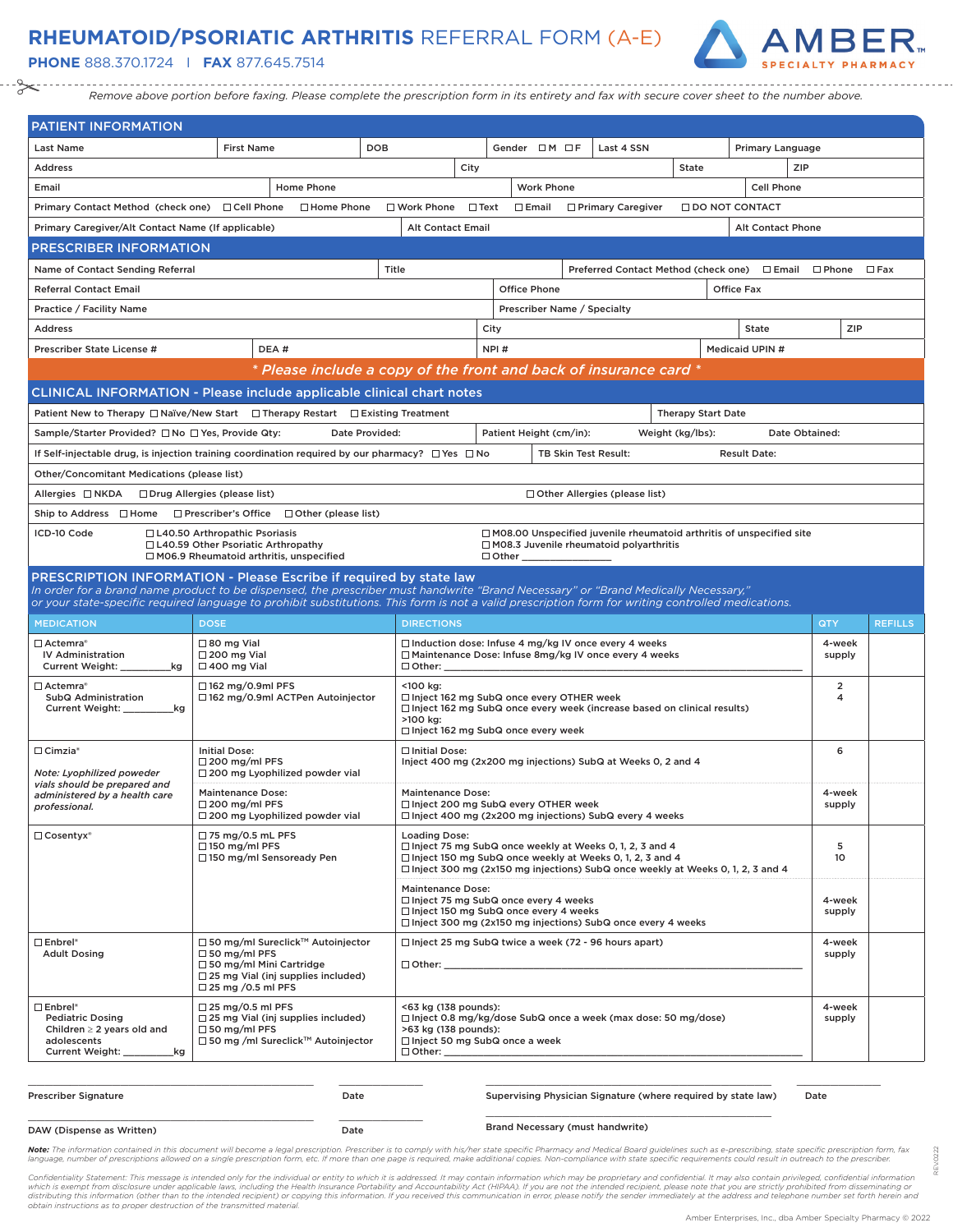# **RHEUMATOID/PSORIATIC ARTHRITIS** REFERRAL FORM (F-O)

**PHONE** 888.370.1724 I **FAX** 877.645.7514



*Remove above portion before faxing. Please complete the prescription form in its entirety and fax with secure cover sheet to the number above.*

| <b>PATIENT INFORMATION</b>                                |                                                                                                                                                                                                                                                                                          |                                                                                                                                                                        |                         |                                                                             |                           |                        |                          |                  |                |
|-----------------------------------------------------------|------------------------------------------------------------------------------------------------------------------------------------------------------------------------------------------------------------------------------------------------------------------------------------------|------------------------------------------------------------------------------------------------------------------------------------------------------------------------|-------------------------|-----------------------------------------------------------------------------|---------------------------|------------------------|--------------------------|------------------|----------------|
| <b>Last Name</b>                                          | <b>First Name</b><br><b>DOB</b>                                                                                                                                                                                                                                                          |                                                                                                                                                                        | Gender OM OF            | Last 4 SSN                                                                  |                           |                        | Primary Language         |                  |                |
| <b>Address</b>                                            |                                                                                                                                                                                                                                                                                          | City                                                                                                                                                                   |                         |                                                                             | State                     |                        | ZIP                      |                  |                |
| Email                                                     | <b>Home Phone</b>                                                                                                                                                                                                                                                                        |                                                                                                                                                                        | <b>Work Phone</b>       |                                                                             |                           |                        | Cell Phone               |                  |                |
| Primary Contact Method (check one) □ Cell Phone           | □ Home Phone                                                                                                                                                                                                                                                                             | $\Box$ Text<br>□ Work Phone                                                                                                                                            | $\Box$ Email            | □ Primary Caregiver                                                         |                           | <b>IDO NOT CONTACT</b> |                          |                  |                |
| Primary Caregiver/Alt Contact Name (If applicable)        |                                                                                                                                                                                                                                                                                          | <b>Alt Contact Email</b>                                                                                                                                               |                         |                                                                             |                           |                        | <b>Alt Contact Phone</b> |                  |                |
| <b>PRESCRIBER INFORMATION</b>                             |                                                                                                                                                                                                                                                                                          |                                                                                                                                                                        |                         |                                                                             |                           |                        |                          |                  |                |
| Name of Contact Sending Referral                          |                                                                                                                                                                                                                                                                                          | Title                                                                                                                                                                  |                         | Preferred Contact Method (check one) □ Email □ Phone                        |                           |                        |                          |                  | $\Box$ Fax     |
| <b>Referral Contact Email</b>                             |                                                                                                                                                                                                                                                                                          |                                                                                                                                                                        | <b>Office Phone</b>     |                                                                             |                           | Office Fax             |                          |                  |                |
| Practice / Facility Name                                  |                                                                                                                                                                                                                                                                                          |                                                                                                                                                                        |                         | Prescriber Name / Specialty                                                 |                           |                        |                          |                  |                |
| <b>Address</b>                                            |                                                                                                                                                                                                                                                                                          | City                                                                                                                                                                   |                         |                                                                             |                           | <b>State</b>           |                          | ZIP              |                |
| Prescriber State License #                                | DEA#                                                                                                                                                                                                                                                                                     |                                                                                                                                                                        | NPI#                    |                                                                             |                           | Medicaid UPIN #        |                          |                  |                |
|                                                           | * Please include a copy of the front and back of insurance card *                                                                                                                                                                                                                        |                                                                                                                                                                        |                         |                                                                             |                           |                        |                          |                  |                |
|                                                           | <b>CLINICAL INFORMATION - Please include applicable clinical chart notes</b>                                                                                                                                                                                                             |                                                                                                                                                                        |                         |                                                                             |                           |                        |                          |                  |                |
|                                                           | Patient New to Therapy $\Box$ Naïve/New Start $\Box$ Therapy Restart $\Box$ Existing Treatment                                                                                                                                                                                           |                                                                                                                                                                        |                         |                                                                             | <b>Therapy Start Date</b> |                        |                          |                  |                |
| Sample/Starter Provided? □ No □ Yes, Provide Qty:         | Date Provided:                                                                                                                                                                                                                                                                           |                                                                                                                                                                        | Patient Height (cm/in): |                                                                             | Weight (kg/lbs):          |                        | Date Obtained:           |                  |                |
|                                                           | If Self-injectable drug, is injection training coordination required by our pharmacy? $\square$ Yes $\square$ No                                                                                                                                                                         |                                                                                                                                                                        |                         | TB Skin Test Result:                                                        |                           | <b>Result Date:</b>    |                          |                  |                |
| Other/Concomitant Medications (please list)               |                                                                                                                                                                                                                                                                                          |                                                                                                                                                                        |                         |                                                                             |                           |                        |                          |                  |                |
| Allergies □ NKDA □ Drug Allergies (please list)           |                                                                                                                                                                                                                                                                                          |                                                                                                                                                                        |                         | □ Other Allergies (please list)                                             |                           |                        |                          |                  |                |
| Ship to Address □ Home                                    | $\Box$ Prescriber's Office $\Box$ Other (please list)                                                                                                                                                                                                                                    |                                                                                                                                                                        |                         |                                                                             |                           |                        |                          |                  |                |
| ICD-10 Code                                               | □ L40.50 Arthropathic Psoriasis                                                                                                                                                                                                                                                          |                                                                                                                                                                        |                         | $\Box$ M08.00 Unspecified juvenile rheumatoid arthritis of unspecified site |                           |                        |                          |                  |                |
|                                                           | □ L40.59 Other Psoriatic Arthropathy<br>$\Box$ M06.9 Rheumatoid arthritis, unspecified                                                                                                                                                                                                   |                                                                                                                                                                        | $\Box$ Other $\_\_$     | M08.3 Juvenile rheumatoid polyarthritis                                     |                           |                        |                          |                  |                |
|                                                           | PRESCRIPTION INFORMATION - Please Escribe if required by state law                                                                                                                                                                                                                       |                                                                                                                                                                        |                         |                                                                             |                           |                        |                          |                  |                |
|                                                           | In order for a brand name product to be dispensed, the prescriber must handwrite "Brand Necessary" or "Brand Medically Necessary,"<br>or your state-specific required language to prohibit substitutions. This form is not a valid prescription form for writing controlled medications. |                                                                                                                                                                        |                         |                                                                             |                           |                        |                          |                  |                |
| <b>MEDICATION</b>                                         | <b>DOSE</b>                                                                                                                                                                                                                                                                              | <b>DIRECTIONS</b>                                                                                                                                                      |                         |                                                                             |                           |                        |                          | QTY              | <b>REFILLS</b> |
|                                                           |                                                                                                                                                                                                                                                                                          |                                                                                                                                                                        |                         |                                                                             |                           |                        |                          |                  |                |
| □ Humira® Citrate Free                                    | $\Box$ 10 mg/0.1 mL PFS<br>$\Box$ 20 mg/0.2 mL PFS                                                                                                                                                                                                                                       | □ Inject 40/0.4 mL mg SubQ every OTHER week<br>□ Inject 40/0.4 mL mg SubQ every week                                                                                   |                         |                                                                             |                           |                        |                          |                  |                |
|                                                           | $\Box$ 40 mg/0.4 mL PFS<br>$\Box$ 40 mg/0.4 mL Pen                                                                                                                                                                                                                                       | □ Inject 80/0.8 mL mg SubQ every OTHER week<br>Polyarticular JIA:                                                                                                      |                         |                                                                             |                           |                        |                          | 4-week<br>supply |                |
|                                                           | $\Box$ 80 mg/0.8 mL Pen                                                                                                                                                                                                                                                                  | □ 10 kg (22 lbs) to <15 kg (33 lbs): Inject 10 mg/0.1 mL SubQ every OTHER week<br>$\Box$ 15 kg (33 lbs) to < 30 kg (66 lbs): Inject 20 mg/0.2 mL SubQ every OTHER week |                         |                                                                             |                           |                        |                          |                  |                |
|                                                           |                                                                                                                                                                                                                                                                                          | □ Weight >30 kg (66 lbs): Inject 40 mg/0.4 mL SubQ every OTHER week                                                                                                    |                         |                                                                             |                           |                        |                          |                  |                |
| □ Kevzara`                                                | $\Box$ 200 mg/1.14 ml PFS<br>□ 200mg/1.14ml Autoinjector                                                                                                                                                                                                                                 | $\Box$ Inject 150 mg SubQ every 2 weeks<br>□ Inject 200 mg SubQ every 2 weeks                                                                                          |                         |                                                                             |                           |                        |                          | 4-week           |                |
|                                                           | $\Box$ 150 mg/1.14 ml PFS                                                                                                                                                                                                                                                                |                                                                                                                                                                        |                         |                                                                             |                           |                        |                          | supply           |                |
| □ Methotrexate <sup>®</sup>                               | □150mg/1.14ml Autoinjector                                                                                                                                                                                                                                                               |                                                                                                                                                                        |                         |                                                                             |                           |                        |                          |                  |                |
|                                                           | $\square$ 2.5 mg tablet                                                                                                                                                                                                                                                                  | Take _________ mg (________tablets) by mouth once weekly on the same day each week                                                                                     |                         |                                                                             |                           |                        |                          | 4-week<br>supply |                |
|                                                           | $\Box$ 25 mg/mL (2 mL vial) Inj                                                                                                                                                                                                                                                          | Inject _______ mg SQ once weekly on the same day each week                                                                                                             |                         |                                                                             |                           |                        |                          | 4-week           |                |
|                                                           |                                                                                                                                                                                                                                                                                          |                                                                                                                                                                        |                         |                                                                             |                           |                        |                          | supply           |                |
| $\Box$ Olumiant                                           | $\Box$ 1 mg tablet<br>$\square$ 2 mg tablet                                                                                                                                                                                                                                              | $\Box$ Take 2 mg by mouth once daily<br>$\Box$ Other:                                                                                                                  |                         |                                                                             |                           |                        |                          | 30               |                |
| □ Orencia <sup>®</sup>                                    | Orencia 250 mg Vial                                                                                                                                                                                                                                                                      | <b>Initial Dose:</b>                                                                                                                                                   |                         |                                                                             |                           |                        |                          | 30               | $\circ$        |
| <b>IV Administration</b><br><b>Current Weight:</b><br>_kg | Adult:<br>$\Box$ <60 kg = 500 mg (2 Vials)                                                                                                                                                                                                                                               | $\Box$ Infuse mail V (over 30 minutes) on Day 1. Day 15 and Day 29                                                                                                     |                         |                                                                             |                           |                        |                          |                  |                |
|                                                           | $\Box$ 60-100 kg = 750 mg (3 Vials)<br>$\Box$ >100 kg = 1,000 mg (4 Vials)                                                                                                                                                                                                               | <b>Maintenance Dose:</b><br>Infuse ___________ mg IV (over 30 minutes) every 4 weeks                                                                                   |                         |                                                                             |                           |                        |                          |                  |                |
|                                                           | Pediatric:<br>$\Box$ <75 kg = 10 mg/kg                                                                                                                                                                                                                                                   |                                                                                                                                                                        |                         |                                                                             |                           |                        |                          | 4-week<br>supply |                |
|                                                           | $\Box$ 75-100 kg = 750 mg (3 Vials)                                                                                                                                                                                                                                                      |                                                                                                                                                                        |                         |                                                                             |                           |                        |                          |                  |                |
| □ Orencia®                                                | $\Box$ >100 kg = 1,000 mg (4 Vials)                                                                                                                                                                                                                                                      |                                                                                                                                                                        |                         |                                                                             |                           |                        |                          |                  |                |
| <b>SubQ Administration</b>                                | $\Box$ Orencia 125 mg/ml PFS<br>□ Orencia 125 mg/ml ClickJect™                                                                                                                                                                                                                           | <b>Adult Dose:</b><br>$\Box$ Inject 125 mg SubQ once weekly                                                                                                            |                         |                                                                             |                           |                        |                          |                  |                |
| Current Weight:<br>_kg                                    | □ Orencia 87.5 mg/0.7 ml PFS<br>□ Orencia 50 mg/0.4 ml PFS                                                                                                                                                                                                                               | Pediatric Dose: (>2 years):                                                                                                                                            |                         |                                                                             |                           |                        |                          | 4-week<br>supply |                |
|                                                           |                                                                                                                                                                                                                                                                                          | □ 10 to <25kg: 50 mg SubQ once weekly<br>□ >25 to <50kg: 87.5 mg SubQ once weekly                                                                                      |                         |                                                                             |                           |                        |                          |                  |                |
|                                                           |                                                                                                                                                                                                                                                                                          | $\Box$ >50 kg: 125 mg SubQ once weekly                                                                                                                                 |                         |                                                                             |                           |                        |                          |                  |                |

| <b>Prescriber Signature</b> | Date | Supervising Physician Signature (where required by state law) |
|-----------------------------|------|---------------------------------------------------------------|
| DAW (Dispense as Written)   | Date | Brand Necessary (must handwrite)                              |

\_\_\_\_\_\_\_\_\_\_\_\_\_\_\_\_\_\_\_\_\_\_\_\_\_\_\_\_\_\_\_\_\_\_ \_\_\_\_\_\_\_\_\_\_

cian Signature (where required by state law) Date

\_\_\_\_\_\_\_\_\_\_\_\_\_\_\_\_\_\_\_\_\_\_\_\_\_\_\_\_\_\_\_\_\_\_ \_\_\_\_\_\_\_\_\_\_

REV.0222

0222 è

Note: The information contained in this document will become a legal prescription. Prescriber is to comply with his/her state specific Pharmacy and Medical Board guidelines such as e-prescribing, state specific prescriptio language, number of prescriptions allowed on a single prescription form, etc. If more than one page is required, make additional copies. Non-compliance with state specific requirements could result in outreach to the presc

Confidentiality Statement: This message is intended only for the individual or entity to which it is addressed. It may contain information which may be proprietary and confidential. It may also contain privileged, confiden *obtain instructions as to proper destruction of the transmitted material.*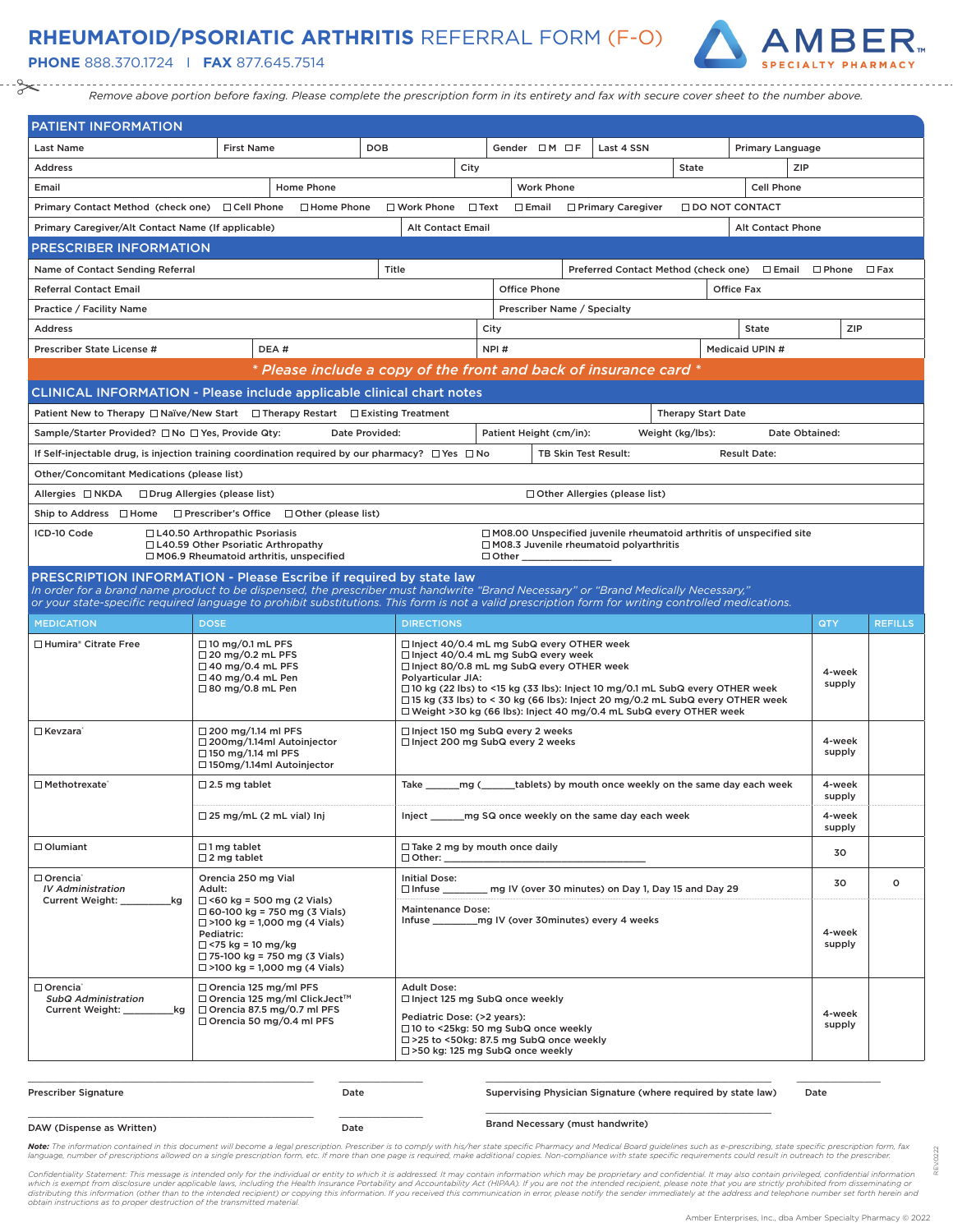# **RHEUMATOID/PSORIATIC ARTHRITIS** REFERRAL FORM (O-R)

**PHONE** 888.370.1724 I **FAX** 877.645.7514



*Remove above portion before faxing. Please complete the prescription form in its entirety and fax with secure cover sheet to the number above.*

| PATIENT INFORMATION                                                                                                                                                                                                                                                                      |                                                                                                                            |                                                                                        |                                         |             |                                                                                                                                                                                    |                                                                                                                                                                         |                           |                       |                |                |
|------------------------------------------------------------------------------------------------------------------------------------------------------------------------------------------------------------------------------------------------------------------------------------------|----------------------------------------------------------------------------------------------------------------------------|----------------------------------------------------------------------------------------|-----------------------------------------|-------------|------------------------------------------------------------------------------------------------------------------------------------------------------------------------------------|-------------------------------------------------------------------------------------------------------------------------------------------------------------------------|---------------------------|-----------------------|----------------|----------------|
| <b>Last Name</b>                                                                                                                                                                                                                                                                         | <b>First Name</b>                                                                                                          | <b>DOB</b>                                                                             |                                         |             | Gender $\Box M \Box F$                                                                                                                                                             | Last 4 SSN                                                                                                                                                              |                           | Primary Language      |                |                |
| <b>Address</b>                                                                                                                                                                                                                                                                           |                                                                                                                            |                                                                                        |                                         | City        |                                                                                                                                                                                    |                                                                                                                                                                         | <b>State</b>              |                       | <b>ZIP</b>     |                |
| Email                                                                                                                                                                                                                                                                                    |                                                                                                                            | <b>Home Phone</b>                                                                      |                                         |             | <b>Work Phone</b>                                                                                                                                                                  |                                                                                                                                                                         |                           | <b>Cell Phone</b>     |                |                |
| Primary Contact Method (check one) □ Cell Phone                                                                                                                                                                                                                                          |                                                                                                                            | $\Box$ Home Phone                                                                      | $\Box$ Work Phone                       | $\Box$ Text | $\square$ Email                                                                                                                                                                    | □ Primary Caregiver                                                                                                                                                     |                           | $\Box$ DO NOT CONTACT |                |                |
| Primary Caregiver/Alt Contact Name (If applicable)                                                                                                                                                                                                                                       |                                                                                                                            |                                                                                        | <b>Alt Contact Email</b>                |             |                                                                                                                                                                                    |                                                                                                                                                                         |                           | Alt Contact Phone     |                |                |
| PRESCRIBER INFORMATION                                                                                                                                                                                                                                                                   |                                                                                                                            |                                                                                        |                                         |             |                                                                                                                                                                                    |                                                                                                                                                                         |                           |                       |                |                |
| Name of Contact Sending Referral                                                                                                                                                                                                                                                         |                                                                                                                            |                                                                                        | Title                                   |             |                                                                                                                                                                                    | Preferred Contact Method (check one) □ Email □ Phone                                                                                                                    |                           |                       |                | $\Box$ Fax     |
| <b>Referral Contact Email</b>                                                                                                                                                                                                                                                            |                                                                                                                            |                                                                                        |                                         |             | <b>Office Phone</b>                                                                                                                                                                |                                                                                                                                                                         |                           | Office Fax            |                |                |
| Practice / Facility Name                                                                                                                                                                                                                                                                 |                                                                                                                            |                                                                                        |                                         |             | Prescriber Name / Specialty                                                                                                                                                        |                                                                                                                                                                         |                           |                       |                |                |
| <b>Address</b>                                                                                                                                                                                                                                                                           |                                                                                                                            |                                                                                        |                                         |             | City                                                                                                                                                                               |                                                                                                                                                                         |                           | <b>State</b>          |                | ZIP            |
| Prescriber State License #                                                                                                                                                                                                                                                               | DEA#                                                                                                                       |                                                                                        |                                         |             | NPI#                                                                                                                                                                               |                                                                                                                                                                         |                           | Medicaid UPIN #       |                |                |
|                                                                                                                                                                                                                                                                                          |                                                                                                                            | * Please include a copy of the front and back of insurance card *                      |                                         |             |                                                                                                                                                                                    |                                                                                                                                                                         |                           |                       |                |                |
| <b>CLINICAL INFORMATION - Please include applicable clinical chart notes</b>                                                                                                                                                                                                             |                                                                                                                            |                                                                                        |                                         |             |                                                                                                                                                                                    |                                                                                                                                                                         |                           |                       |                |                |
| Patient New to Therapy □ Naïve/New Start □ Therapy Restart □ Existing Treatment                                                                                                                                                                                                          |                                                                                                                            |                                                                                        |                                         |             |                                                                                                                                                                                    |                                                                                                                                                                         | <b>Therapy Start Date</b> |                       |                |                |
| Sample/Starter Provided? □ No □ Yes, Provide Qty:                                                                                                                                                                                                                                        |                                                                                                                            | Date Provided:                                                                         |                                         |             | Patient Height (cm/in):                                                                                                                                                            |                                                                                                                                                                         | Weight (kg/lbs):          |                       | Date Obtained: |                |
| If Self-injectable drug, is injection training coordination required by our pharmacy? $\square$ Yes $\square$ No                                                                                                                                                                         |                                                                                                                            |                                                                                        |                                         |             |                                                                                                                                                                                    | TB Skin Test Result:                                                                                                                                                    |                           | <b>Result Date:</b>   |                |                |
| Other/Concomitant Medications (please list)                                                                                                                                                                                                                                              |                                                                                                                            |                                                                                        |                                         |             |                                                                                                                                                                                    |                                                                                                                                                                         |                           |                       |                |                |
| Allergies □ NKDA                                                                                                                                                                                                                                                                         | □ Drug Allergies (please list)                                                                                             |                                                                                        |                                         |             |                                                                                                                                                                                    | $\Box$ Other Allergies (please list)                                                                                                                                    |                           |                       |                |                |
| Ship to Address □ Home                                                                                                                                                                                                                                                                   |                                                                                                                            | $\Box$ Prescriber's Office $\Box$ Other (please list)                                  |                                         |             |                                                                                                                                                                                    |                                                                                                                                                                         |                           |                       |                |                |
| ICD-10 Code                                                                                                                                                                                                                                                                              | □ L40.50 Arthropathic Psoriasis<br>□ L40.59 Other Psoriatic Arthropathy<br>□ M06.9 Rheumatoid arthritis, unspecified       |                                                                                        |                                         |             | $\Box$ Other $\_\_$                                                                                                                                                                | $\Box$ M08.00 Unspecified juvenile rheumatoid arthritis of unspecified site<br>$\Box$ M08.3 Juvenile rheumatoid polyarthritis                                           |                           |                       |                |                |
| PRESCRIPTION INFORMATION - Please Escribe if required by state law                                                                                                                                                                                                                       |                                                                                                                            |                                                                                        |                                         |             |                                                                                                                                                                                    |                                                                                                                                                                         |                           |                       |                |                |
| In order for a brand name product to be dispensed, the prescriber must handwrite "Brand Necessary" or "Brand Medically Necessary,"<br>or your state-specific required language to prohibit substitutions. This form is not a valid prescription form for writing controlled medications. |                                                                                                                            |                                                                                        |                                         |             |                                                                                                                                                                                    |                                                                                                                                                                         |                           |                       |                |                |
| <b>MEDICATION</b>                                                                                                                                                                                                                                                                        | <b>DOSE</b>                                                                                                                |                                                                                        | <b>DIRECTIONS</b>                       |             |                                                                                                                                                                                    |                                                                                                                                                                         |                           |                       | QTY            | <b>REFILLS</b> |
| $\Box$ Otezla*                                                                                                                                                                                                                                                                           | □ Starter Pack (Titration)                                                                                                 |                                                                                        |                                         |             |                                                                                                                                                                                    |                                                                                                                                                                         |                           |                       |                |                |
|                                                                                                                                                                                                                                                                                          | (55 tablets)                                                                                                               |                                                                                        |                                         |             |                                                                                                                                                                                    |                                                                                                                                                                         |                           |                       |                |                |
|                                                                                                                                                                                                                                                                                          |                                                                                                                            |                                                                                        | twice daily.                            |             |                                                                                                                                                                                    | $\Box$ Day 1: 10 mg AM; Day 2: 10 mg BID; Day 3: 10 mg AM and 20 mg PM; Day 4: 20 mg<br>BID; Day 5: 20 mg AM & 30 mg PM. Starting Day 6: Take one 30 mg tablet by mouth |                           |                       |                |                |
|                                                                                                                                                                                                                                                                                          | $\Box$ Maintance Rx<br>30 mg (Otezla tablets)                                                                              |                                                                                        | $\Box$ Other:                           |             | $\Box$ Take one tablet by mouth twice daily                                                                                                                                        |                                                                                                                                                                         |                           |                       |                |                |
|                                                                                                                                                                                                                                                                                          | $\Box$ Bridge Rx<br>30 mg (Otezla tablets)                                                                                 |                                                                                        |                                         |             | $\Box$ Take one tablet by mouth twice daily                                                                                                                                        |                                                                                                                                                                         |                           |                       |                |                |
| Otrexup <sup>®</sup>                                                                                                                                                                                                                                                                     | $\Box$ 10 mg/0.4 ml<br>$\Box$ 12.5 mg/0.4 ml<br>$\Box$ 15 mg/0.4 ml<br>□ 17.5 mg/0.4 ml                                    | $\Box$ 20 mg/0.4 ml<br>$\Box$ 22.5 mg/0.4 ml<br>$\Box$ 25 mg/0.4 ml                    |                                         |             |                                                                                                                                                                                    | □ Inject ________ mg SQ once weekly on the same day each week                                                                                                           |                           |                       | 4              |                |
| $\Box$ Rasuvo*                                                                                                                                                                                                                                                                           | $\Box$ 7.5 mg/0.15 ml<br>$\Box$ 10 mg/0.2 ml<br>$\Box$ 12.5 mg/0.25 ml<br>$\Box$ 15 mg/0.3 ml<br>$\square$ 17.5 mg/0.35 ml | $\Box$ 20 mg/0.4 ml<br>$\Box$ 22.5 mg/0.45 ml<br>$\Box$ 25 mg/0.5 ml<br>□ 30 mg/0.6 ml | $\Box$ Inject                           |             |                                                                                                                                                                                    | mg SQ once weekly on the same day each week                                                                                                                             |                           |                       | 4              |                |
| $\Box$ Remicade*<br>Current Weight: ____________kg<br><b>Biosimilars:</b>                                                                                                                                                                                                                | $\Box$ 100 mg Vial                                                                                                         |                                                                                        | <b>Initial Dose:</b><br>$\Box$ Other:   |             |                                                                                                                                                                                    | Infuse 3 mg/kg (_______ mg) IV at Week 0, 2 and 6 (RA)<br>Infuse 5 mg/kg (______ mg) IV at Week 0, 2 and 6 (AS, PsA)                                                    |                           |                       |                |                |
| □ Avsola<br>$\Box$ Inflectra<br>$\Box$ Renflexis                                                                                                                                                                                                                                         |                                                                                                                            |                                                                                        | <b>Maintenance Dose:</b><br>AS:<br>PsA: |             | Infuse 3 mg/kg (_____ mg) IV every 8 weeks<br>Infuse 10 mg/kg (______ mg) IV every 4 weeks<br>Infuse 10 mg/kg (______ mg) IV every 8 weeks<br>Infuse 5 mg/kg (mg) IV every 6 weeks |                                                                                                                                                                         |                           |                       |                |                |
|                                                                                                                                                                                                                                                                                          |                                                                                                                            |                                                                                        | $\Box$ Other: $\_\_$                    |             | Infuse 5 mg/kg (_____ mg) IV every 8 weeks                                                                                                                                         |                                                                                                                                                                         |                           |                       |                |                |

| <b>Prescriber Signature</b> | Date | Supervising Physician Signature (where required by state law) | Date |
|-----------------------------|------|---------------------------------------------------------------|------|
| DAW (Dispense as Written)   | Date | <b>Brand Necessary (must handwrite)</b>                       |      |

Note: The information contained in this document will become a legal prescription. Prescriber is to comply with his/her state specific Pharmacy and Medical Board guidelines such as e-prescribing, state specific prescriptio language, number of prescriptions allowed on a single prescription form, etc. If more than one page is required, make additional copies. Non-compliance with state specific requirements could result in outreach to the presc

Confidentiality Statement: This message is intended only for the individual or entity to which it is addressed. It may contain information which may be proprietary and confidential. It may also contain privileged, confiden

REV.0222

0222 è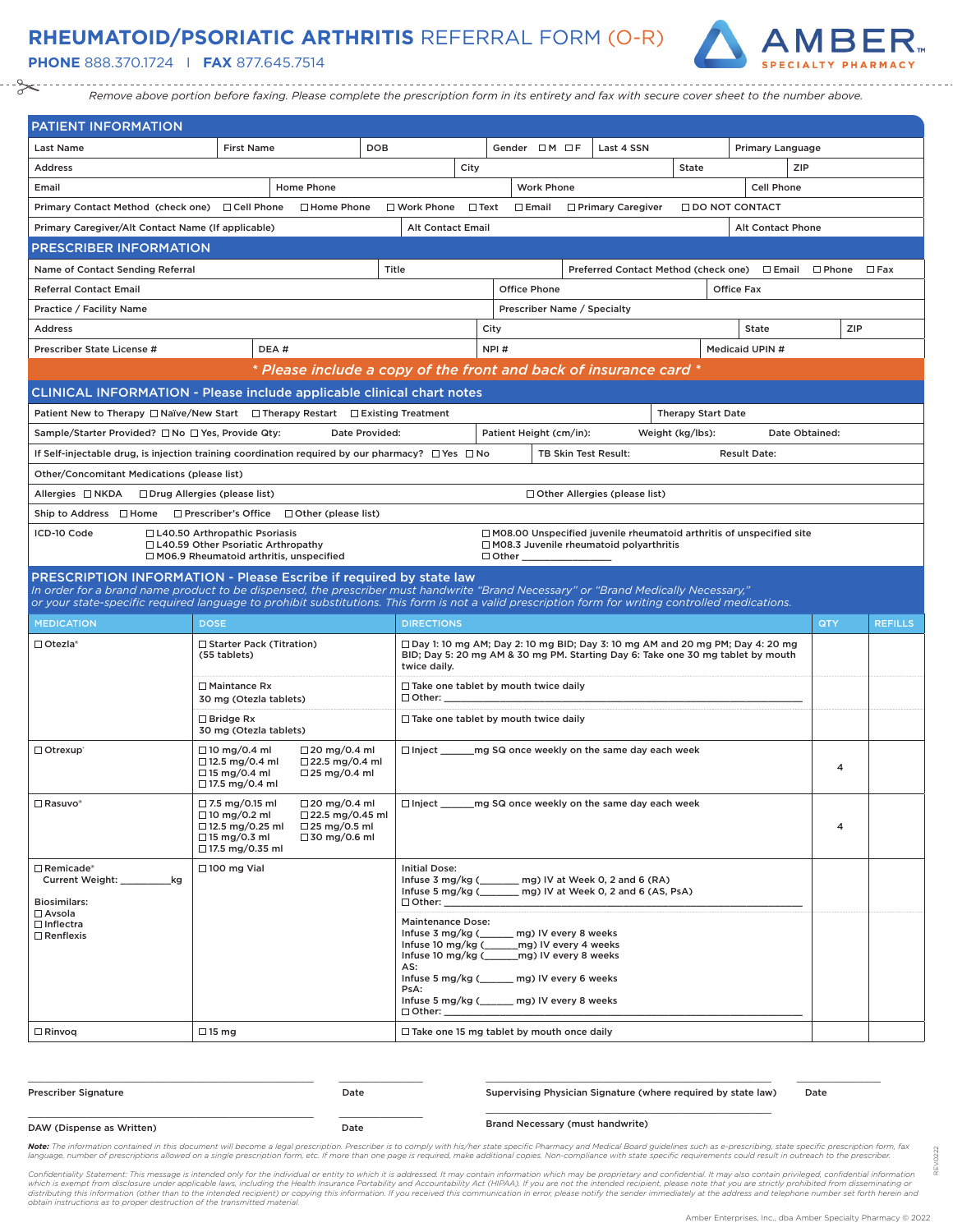### **RHEUMATOID/PSORIATIC ARTHRITIS** REFERRAL FORM (S-T)

**PHONE** 888.370.1724 I **FAX** 877.645.7514



*Remove above portion before faxing. Please complete the prescription form in its entirety and fax with secure cover sheet to the number above.*

| <b>PATIENT INFORMATION</b>                                                                                                                                                                               |                                                                                                                      |                                                                   |                                                                                         |             |              |                             |                                                                                                                                                                                                                                                                                                              |                           |                          |                |                   |                |
|----------------------------------------------------------------------------------------------------------------------------------------------------------------------------------------------------------|----------------------------------------------------------------------------------------------------------------------|-------------------------------------------------------------------|-----------------------------------------------------------------------------------------|-------------|--------------|-----------------------------|--------------------------------------------------------------------------------------------------------------------------------------------------------------------------------------------------------------------------------------------------------------------------------------------------------------|---------------------------|--------------------------|----------------|-------------------|----------------|
| <b>Last Name</b>                                                                                                                                                                                         | <b>First Name</b>                                                                                                    |                                                                   | <b>DOB</b>                                                                              |             |              | Gender $\Box M \Box F$      | Last 4 SSN                                                                                                                                                                                                                                                                                                   |                           | Primary Language         |                |                   |                |
| <b>Address</b>                                                                                                                                                                                           |                                                                                                                      |                                                                   |                                                                                         | City        |              |                             |                                                                                                                                                                                                                                                                                                              | State                     |                          | ZIP            |                   |                |
| Email                                                                                                                                                                                                    |                                                                                                                      | Home Phone                                                        |                                                                                         |             |              | <b>Work Phone</b>           |                                                                                                                                                                                                                                                                                                              |                           | Cell Phone               |                |                   |                |
| Primary Contact Method (check one) □ Cell Phone                                                                                                                                                          |                                                                                                                      | □ Home Phone                                                      | $\square$ Work Phone                                                                    | $\Box$ Text |              | $\Box$ Email                | □ Primary Caregiver                                                                                                                                                                                                                                                                                          |                           | <b>IDO NOT CONTACT</b>   |                |                   |                |
| Primary Caregiver/Alt Contact Name (If applicable)                                                                                                                                                       |                                                                                                                      |                                                                   | <b>Alt Contact Email</b>                                                                |             |              |                             |                                                                                                                                                                                                                                                                                                              |                           | <b>Alt Contact Phone</b> |                |                   |                |
| <b>PRESCRIBER INFORMATION</b>                                                                                                                                                                            |                                                                                                                      |                                                                   |                                                                                         |             |              |                             |                                                                                                                                                                                                                                                                                                              |                           |                          |                |                   |                |
| Name of Contact Sending Referral                                                                                                                                                                         |                                                                                                                      |                                                                   | Title                                                                                   |             |              |                             | Preferred Contact Method (check one) □ Email □ Phone □ Fax                                                                                                                                                                                                                                                   |                           |                          |                |                   |                |
| <b>Referral Contact Email</b>                                                                                                                                                                            |                                                                                                                      |                                                                   |                                                                                         |             |              | <b>Office Phone</b>         |                                                                                                                                                                                                                                                                                                              |                           | Office Fax               |                |                   |                |
| Practice / Facility Name                                                                                                                                                                                 |                                                                                                                      |                                                                   |                                                                                         |             |              | Prescriber Name / Specialty |                                                                                                                                                                                                                                                                                                              |                           |                          |                |                   |                |
| <b>Address</b>                                                                                                                                                                                           |                                                                                                                      |                                                                   |                                                                                         |             | City         |                             |                                                                                                                                                                                                                                                                                                              |                           | <b>State</b>             |                | ZIP               |                |
| Prescriber State License #                                                                                                                                                                               | DEA#                                                                                                                 |                                                                   |                                                                                         |             | NPI#         |                             |                                                                                                                                                                                                                                                                                                              |                           | Medicaid UPIN #          |                |                   |                |
|                                                                                                                                                                                                          |                                                                                                                      | * Please include a copy of the front and back of insurance card * |                                                                                         |             |              |                             |                                                                                                                                                                                                                                                                                                              |                           |                          |                |                   |                |
| <b>CLINICAL INFORMATION - Please include applicable clinical chart notes</b>                                                                                                                             |                                                                                                                      |                                                                   |                                                                                         |             |              |                             |                                                                                                                                                                                                                                                                                                              |                           |                          |                |                   |                |
| Patient New to Therapy □ Naïve/New Start □ Therapy Restart □ Existing Treatment                                                                                                                          |                                                                                                                      |                                                                   |                                                                                         |             |              |                             |                                                                                                                                                                                                                                                                                                              | <b>Therapy Start Date</b> |                          |                |                   |                |
| Sample/Starter Provided? □ No □ Yes, Provide Qty:                                                                                                                                                        |                                                                                                                      | Date Provided:                                                    |                                                                                         |             |              | Patient Height (cm/in):     |                                                                                                                                                                                                                                                                                                              | Weight (kg/lbs):          |                          | Date Obtained: |                   |                |
| If Self-injectable drug, is injection training coordination required by our pharmacy? $\square$ Yes $\square$ No                                                                                         |                                                                                                                      |                                                                   |                                                                                         |             |              |                             | TB Skin Test Result:                                                                                                                                                                                                                                                                                         |                           | <b>Result Date:</b>      |                |                   |                |
| Other/Concomitant Medications (please list)                                                                                                                                                              |                                                                                                                      |                                                                   |                                                                                         |             |              |                             |                                                                                                                                                                                                                                                                                                              |                           |                          |                |                   |                |
| Allergies □ NKDA □ Drug Allergies (please list)                                                                                                                                                          |                                                                                                                      |                                                                   |                                                                                         |             |              |                             | $\Box$ Other Allergies (please list)                                                                                                                                                                                                                                                                         |                           |                          |                |                   |                |
| Ship to Address $\Box$ Home                                                                                                                                                                              |                                                                                                                      | $\Box$ Prescriber's Office $\Box$ Other (please list)             |                                                                                         |             |              |                             |                                                                                                                                                                                                                                                                                                              |                           |                          |                |                   |                |
| ICD-10 Code                                                                                                                                                                                              | □ L40.50 Arthropathic Psoriasis<br>□ L40.59 Other Psoriatic Arthropathy<br>□ M06.9 Rheumatoid arthritis, unspecified |                                                                   |                                                                                         |             | $\Box$ Other |                             | $\Box$ M08.00 Unspecified juvenile rheumatoid arthritis of unspecified site<br>$\Box$ M08.3 Juvenile rheumatoid polyarthritis                                                                                                                                                                                |                           |                          |                |                   |                |
| PRESCRIPTION INFORMATION - Please Escribe if required by state law<br>In order for a brand name product to be dispensed, the prescriber must handwrite "Brand Necessary" or "Brand Medically Necessary," |                                                                                                                      |                                                                   |                                                                                         |             |              |                             |                                                                                                                                                                                                                                                                                                              |                           |                          |                |                   |                |
| or your state-specific required language to prohibit substitutions. This form is not a valid prescription form for writing controlled medications.                                                       |                                                                                                                      |                                                                   |                                                                                         |             |              |                             |                                                                                                                                                                                                                                                                                                              |                           |                          |                |                   |                |
| <b>MEDICATION</b>                                                                                                                                                                                        | <b>DOSE</b>                                                                                                          |                                                                   | <b>DIRECTIONS</b>                                                                       |             |              |                             |                                                                                                                                                                                                                                                                                                              |                           |                          |                | QTY               | <b>REFILLS</b> |
| $\Box$ Simponi $\ddot{}$                                                                                                                                                                                 | $\Box$ 50 mg/0.5 ml PFS                                                                                              | □ 50 mg/0.5 ml SmartJect <sup>®</sup> Autoinjector                | $\Box$ Inject 50mg SubQ once a month                                                    |             |              |                             |                                                                                                                                                                                                                                                                                                              |                           |                          |                | 1 month<br>supply |                |
| □ Simponi Aria®<br>Current Weight: _____________kg                                                                                                                                                       | $\Box$ 50 mg/4 ml Vial                                                                                               |                                                                   | <b>Adult Dosing, Induction Dose:</b>                                                    |             |              |                             | Infuse 2 mg/kg (__________ mg) IV at Week 0 and Week 4                                                                                                                                                                                                                                                       |                           |                          |                |                   |                |
|                                                                                                                                                                                                          |                                                                                                                      |                                                                   | <b>Adult Dosing, Maintenance Dose:</b><br>Infuse 2 mg/kg (________ mg) IV every 8 weeks |             |              |                             |                                                                                                                                                                                                                                                                                                              |                           |                          |                |                   |                |
|                                                                                                                                                                                                          |                                                                                                                      |                                                                   |                                                                                         |             |              |                             | Pediatric Dosing (Children >2 years and Adolescents), Induction Dose:<br>Infuse 2 mg/kg (___________ mg) IV at Week 0 and Week 4                                                                                                                                                                             |                           |                          |                |                   |                |
|                                                                                                                                                                                                          |                                                                                                                      |                                                                   |                                                                                         |             |              |                             | Pediatric Dosing (Children >2 years and Adolescents), Maintenance Dose:                                                                                                                                                                                                                                      |                           |                          |                |                   |                |
|                                                                                                                                                                                                          |                                                                                                                      |                                                                   | Infuse 2 mg/kg (may 10 mg) IV every 8 weeks<br>Other Dosing:                            |             |              |                             |                                                                                                                                                                                                                                                                                                              |                           |                          |                |                   |                |
| $\Box$ Stelara<br>Current Weight:<br>kg                                                                                                                                                                  | $\Box$ 45 mg/0.5 ml PFS<br>$\Box$ 90 mg/1 ml PFS                                                                     |                                                                   | <b>Induction Dose:</b><br>□ Inject 45 mg SubQ on day 1                                  |             |              |                             |                                                                                                                                                                                                                                                                                                              |                           |                          |                |                   |                |
| (recommended dose for                                                                                                                                                                                    |                                                                                                                      |                                                                   | □ Inject 90 mg SubQ on day 1                                                            |             |              |                             |                                                                                                                                                                                                                                                                                                              |                           |                          |                |                   |                |
| coexistent PsA & PsO in<br>patients>100kg = 90mg)                                                                                                                                                        |                                                                                                                      |                                                                   | <b>Maintenance Dose:</b>                                                                |             |              |                             | $\Box$ Inject 45 mg SubQ on day 29 and every 12 weeks thereafter<br>□ Inject 90 mg SubQ on day 29 and every 12 weeks thereafter                                                                                                                                                                              |                           |                          |                |                   |                |
| $\Box$ Taltz"                                                                                                                                                                                            | $\Box$ 80 mg/ml PFS<br>□80 mg/ml Pen                                                                                 |                                                                   | Induction Dose (Psoriatic Arthritis):<br>□ Inject 160mg (2x80mg) SubQ once at week 0    |             |              |                             |                                                                                                                                                                                                                                                                                                              |                           |                          |                |                   |                |
|                                                                                                                                                                                                          |                                                                                                                      |                                                                   |                                                                                         |             |              |                             | Induction Dose (Psoriasis or Psoriatic Arthritis with coexisting Psoriasis):<br>$\Box$ Inject 160mg (2x80mg) SubQ at week 0, followed by 80mg SubQ at week 2<br>$\Box$ Inject 80mg SubQ at week 4 and every 2 weeks thereafter through week 10<br>□ Inject 80mg SubQ at week 12 and every 4 weeks thereafter |                           |                          |                |                   |                |
|                                                                                                                                                                                                          |                                                                                                                      |                                                                   | $\Box$ Inject 80mg SubQ every 4 weeks                                                   |             |              |                             | Maintenance Dose (Psoriasis/Psoriatic Arthritis/Psoriatic Arthritis w/ coexisting Psoriasis):                                                                                                                                                                                                                |                           |                          |                | 4 week<br>supply  |                |
|                                                                                                                                                                                                          |                                                                                                                      |                                                                   |                                                                                         |             |              |                             |                                                                                                                                                                                                                                                                                                              |                           |                          |                |                   |                |

| <b>Prescriber Signature</b> | Date | Supervising Physician Signature (where required by state law) | Date |
|-----------------------------|------|---------------------------------------------------------------|------|
| DAW (Dispense as Written)   | Date | Brand Necessary (must handwrite)                              |      |

Note: The information contained in this document will become a legal prescription. Prescriber is to comply with his/her state specific Pharmacy and Medical Board guidelines such as e-prescribing, state specific prescriptio language, number of prescriptions allowed on a single prescription form, etc. If more than one page is required, make additional copies. Non-compliance with state specific requirements could result in outreach to the presc

Confidentiality Statement: This message is intended only for the individual or entity to which it is addressed. It may contain information which may be proprietary and confidential. It may also contain privileged, confiden

REV.0222

0222 è